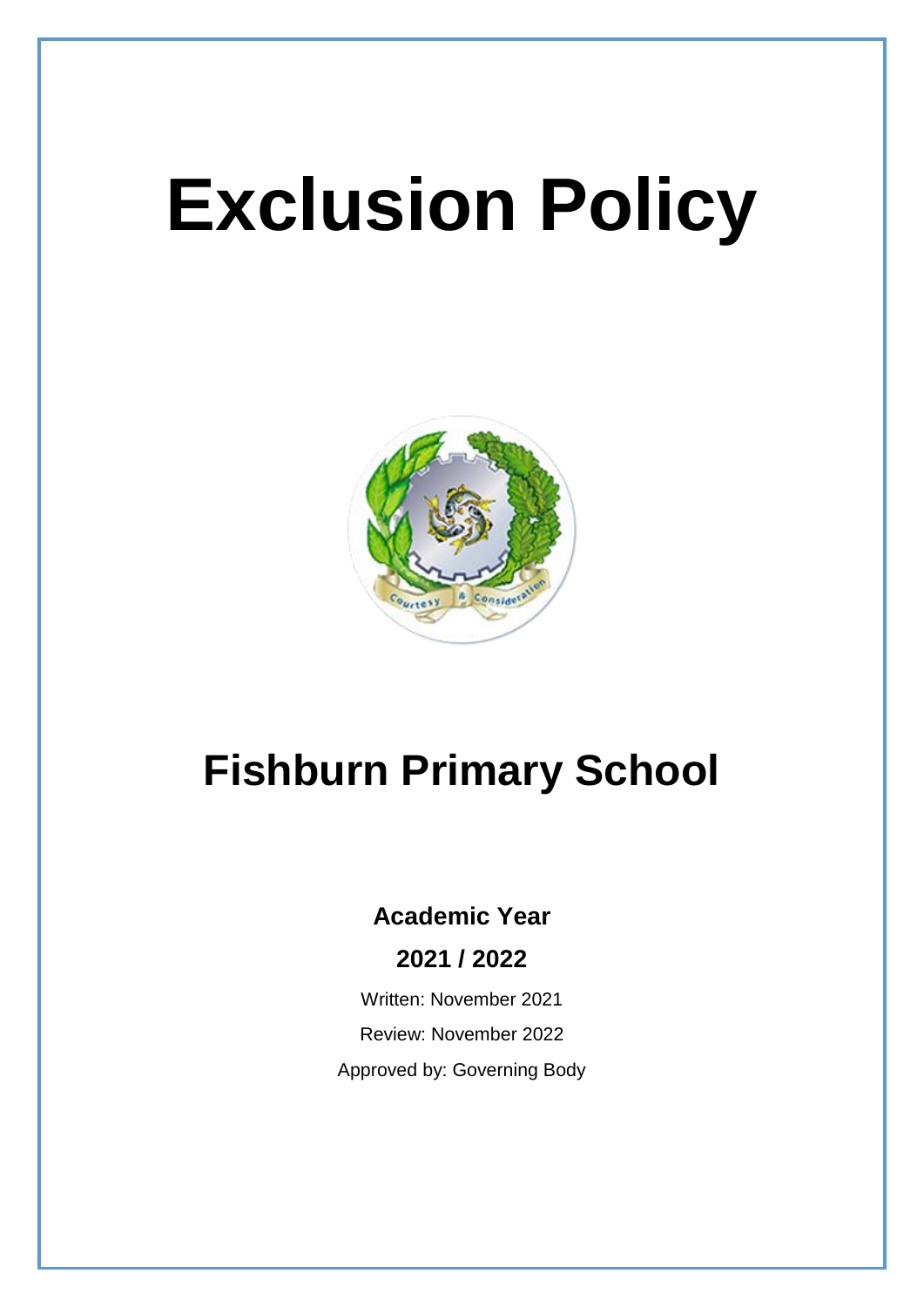## **Exclusion Policy**

This policy adheres to the DfE statutory guidance on Exclusion from Schools and Academies in

England.

#### **Introduction**

Fishburn Primary School is committed to promoting good discipline and maintaining a highchallenge, safe environment where children can learn and thrive. Our core values of tolerance, respect, perseverance, independence, ambition, courtesy and consideration underpin our behaviour expectations.

The school provides a vast range of support to children who display poor or challenging behaviour. Decisions to exclude lie solely with the Headteacher, or in their absence, the Deputy Headteacher. When establishing the facts surrounding an incident which may lead to exclusion, the Headteacher must apply the civil standard of proof "on the balance of probabilities", and not the criminal standard of "beyond reasonable doubt".

### **The Decision to Exclude**

Exclusions are either fixed term (for a set number of days) or permanent. The decision to exclude a student will be taken by the Headteacher in the following circumstances:

- In response to a serious breach of the School's Behaviour Policy;
- If allowing the student to remain in School would seriously harm the education or welfare of the student or others in the School.
- If the impact of not excluding the pupil would harm the integrity of the school's behaviour policy.

Before deciding whether to exclude a student either permanently or for a fixed period the Headteacher will ensure appropriate investigations have been carried out, considering all the evidence available. Exclusion, whether fixed term or permanent may be used for any extreme unacceptable conduct, and are infringements of the School's Behaviour Policy such as:

- Defiance and/or disrespect
- Repeated breaches of the school behaviour policy
- Verbal abuse to Staff
- Verbal abuse to children
- Using racist, homophobic or sexist language
- Physical abuse to/attack on Staff
- Physical abuse to/attack on another child
- Indecent behaviour
- Damage to property
- Theft Bringing to school,
- Use or threatening to use a weapon
- Serious actual or threatened violence against another pupil or a member of staff.